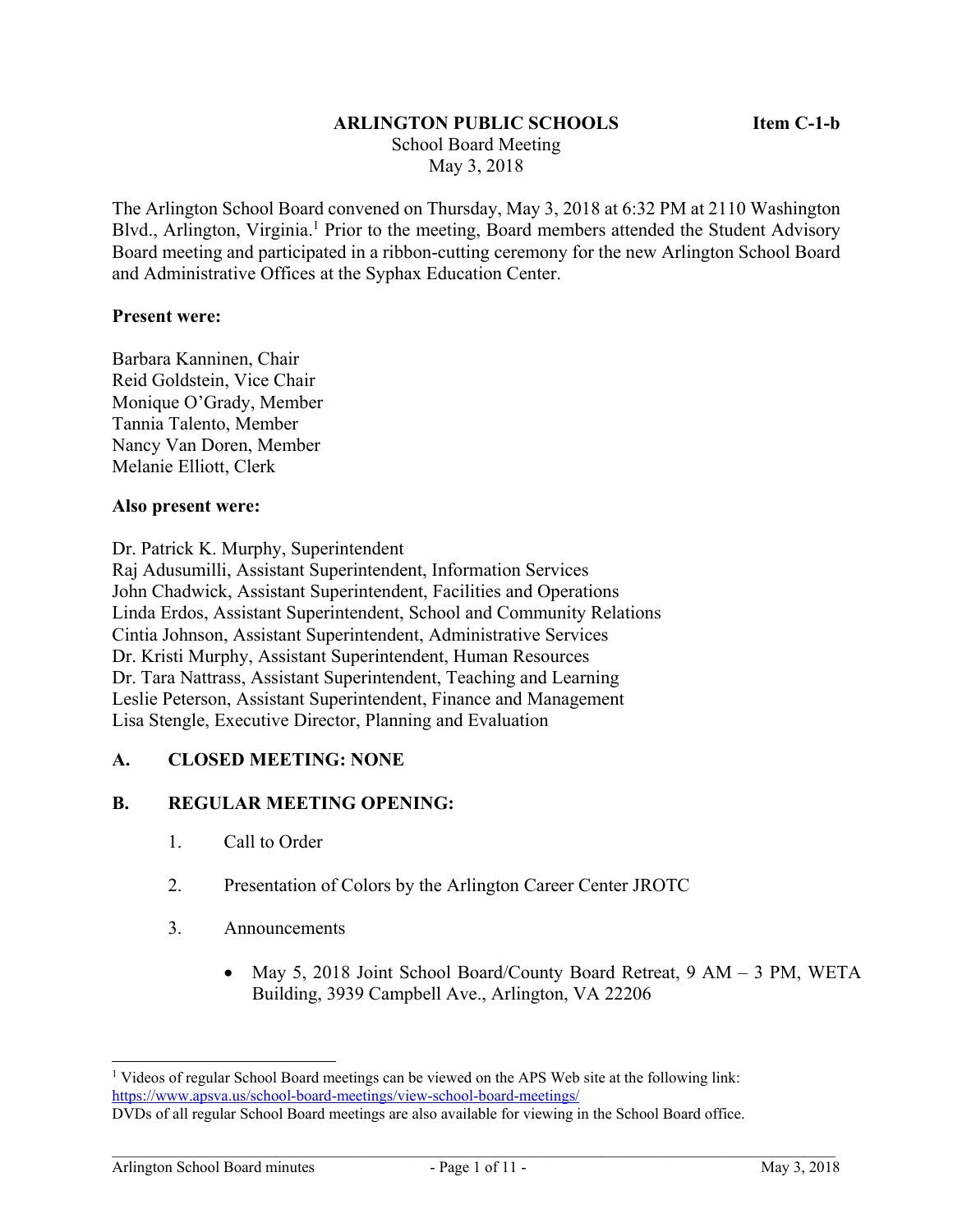May 8, 2018 Closed Meeting, 5:15 PM, Rm. 1015, Washington-Lee High School, 1301 N. Quincy Street, Arlington, VA

Ms. O'Grady shared her recent experience attending the Minority Student Achievement Network Conference. Ms. Talento congratulated students selected to attend Governor's School summer programs. Mr. Goldstein acknowledged activities at several schools including Earth Day Celebrations and student achievements.

3. Superintendent's Announcements and Update

Dr. Murphy shared highlights of the new administrative facility and changes being implemented at Board meetings. He also shared information about Extended Day registration, highlighted achievements and activities, and announced upcoming events. He encouraged all to follow safe practices during end of year celebrations. He then presented updates on the School Board initiatives in the areas of new policies and policy revisions, preparations for new schools and program moves, projects related to operational planning initiatives, and capital initiatives.

## **C. CONSENT AGENDA**: (7:03 PM)

Mr. Goldstein requested and the Board agreed to move the Construction Contract Award for Yorktown High School Internal Modifications to Action Items.

*Ms. Talento moved that the Board adopt the remaining items under consent*, seconded by Ms. Van Doren. The motion was adopted in a vote of 5 - 0, with Mr. Goldstein, Dr. Kanninen, Ms. O'Grady, Ms. Talento and Ms. Van Doren voting affirmatively. The following items or actions were approved as a part of consent:

- 1. Minutes: NONE
- 2. Personnel actions

### P/E-SCALE PERSONNEL

- 2 Classification Requests: Benefits Supervisor Director Technology Services
- 1 Resignation

#### T-SCALE PERSONNEL

- 2 Appointments
- 2 Nonrenewals
- 6 Resignations
- 1 Retirement

### A-SCALE PERSONNEL

- 2 Appointments
- 3 Resignations
- 1 Retirement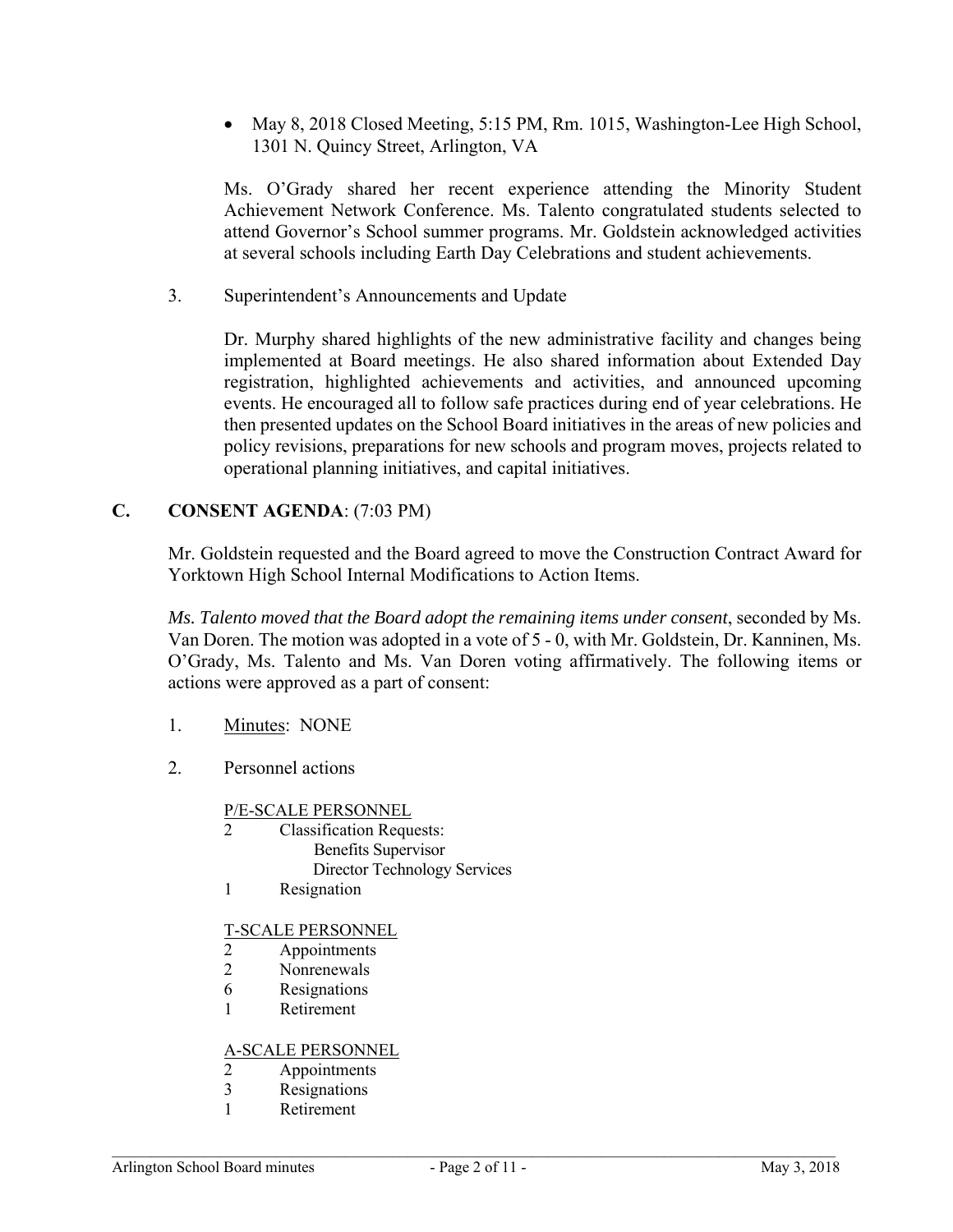#### SUPPORT SERVICES PERSONNEL

- 3 Changes In Position/Salary
- 2 Resignations
- 3. ACI Appointments

## **D. CITIZEN COMMENT ON NON-AGENDA ITEMS**: (7:06 PM)

The following speakers addressed the Board, stating concerns about the elementary planning process and data being presented, and encouraging more research before decisions are made:

*Stacey Stump,* Nottingham parent *Megan Roe,* resident

The following speakers also addressed the Board:

*Jamie Beletz*, parent: stating concerns about special education staff.

*Ingrid Gant,* Arlington Education Association President: Announcing Teacher Appreciation Week, confirming that all staff who work for APS are educators and should be appreciated, and speaking to the importance of diversity.

## **F. MONITORING ITEMS**: (7:16 PM)

1. World Languages Update:

Elisabeth Harrington, Supervisor, World Languages, presented the update, sharing the program purpose and focus, and anticipated proficiency level outcomes. She shared student assessment data for FLES and immersion students. She also reviewed data on world languages enrollment levels and credits earned, and shared information about performance in advanced placement courses. Recommendations and next steps were presented, which focus on ensuring strong professional learning for staff, strengthening instruction for students with disabilities, and eliminating opportunity gaps. She also shared information about the Virginia Seal of Biliteracy.

The following speakers addressed the Board, asking that Japanese and German instruction be expanded, not phased out. Student speakers described their experiences learning a foreign language and the benefits of these classes:

*Liam Mason,* Swanson Middle School *Katie Morgans,* Claremont *Cathy Hogan*, parent *Juliana Eve Logan,* Washington-Lee *Conor Hogan,* Washington-Lee student *Winifred Brent,* student *Cordelia Medrick*, student *Mary Mae Bennett,* student *Allison Lea,* student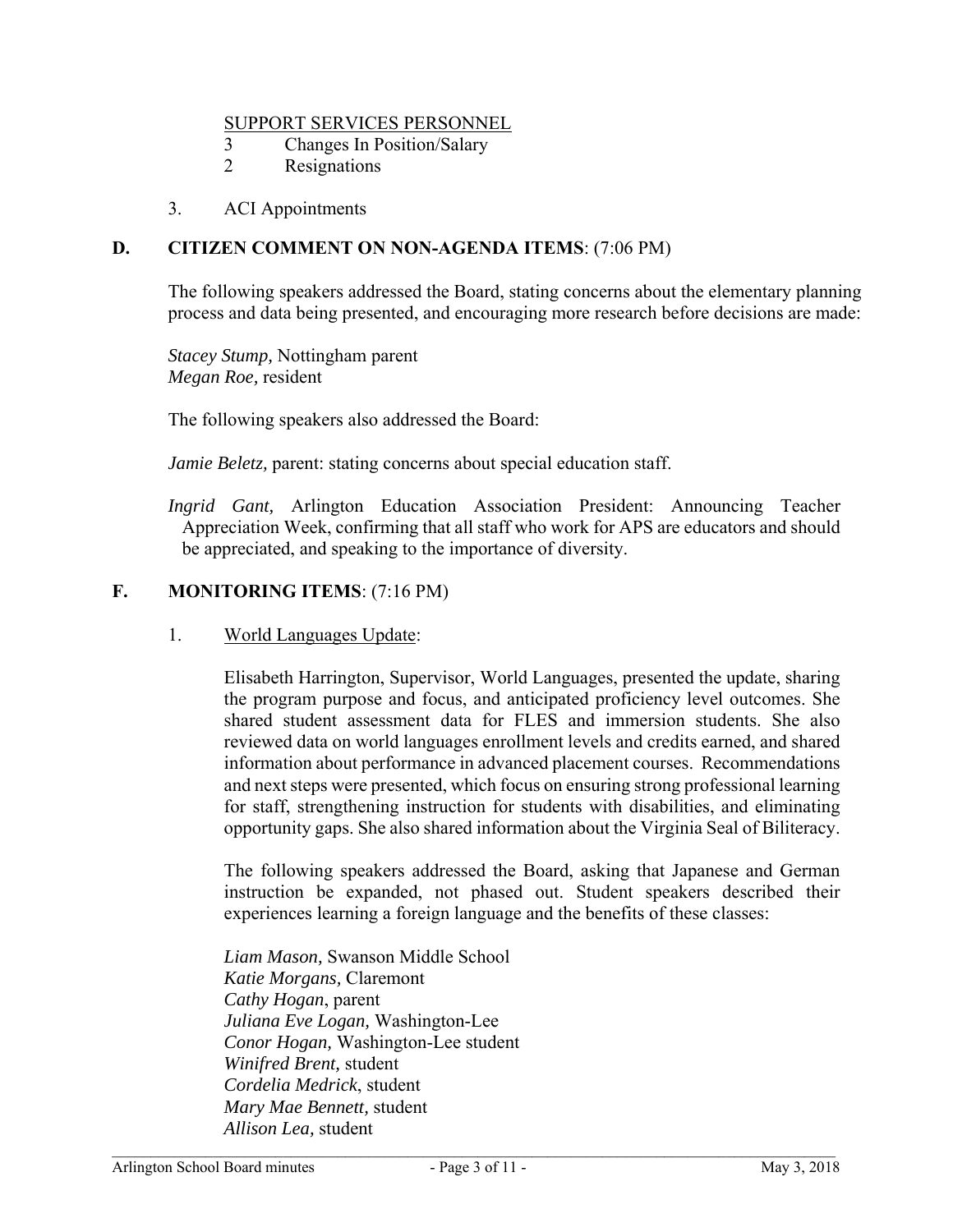*Maya Green,* student, on behalf of Nina Michael *Mine Sasaguri,* parent *Mark Hitzig,* resident, Japan America Society member

Responding to questions, Ms. Harrington explained that beginning Japanese and German did not have sufficient enrollment to be offered in the fall, and she provided information about enrollment in all world languages. The group discussed offering additional languages in middle school and opportunities for dual enrollment. Ms. Harrington provided clarifying information related to enrollment, the Biliteracy Seal, and credit-by-exam. Staff explained how course offerings are managed based on enrollment, and agreed to provide the Board with additional information on aspects of world language instruction.

## **F. ACTION ITEMS**: (8:36 PM)

1. School Board FY 2019 Final Budget:

Ms. Peterson updated the Board on both state and County revenues, noting that there are no changes in state revenues, but the County has included additional one-time funding in the amount of approximately \$3.2 million.

The following speakers addressed the Board:

- *Josh Folb,* AEA: thanking the Board for keeping a step increase in the budget, supporting additional planning time, and noting that staff at the top of the pay scales will not receive any increase while being faced with additional costs.
- *Kaitlyn Richardson,* Jamestown Elementary Teacher: opposing moving to a shared device program in second grade, and speaking how devices support instruction.
- *Ingrid Gant,* AEA President: thanking the Board for their work on a difficult budget and that they consider the effect of budget decisions on staff, particularly those who have been with APS for years.
- *Michael Beer,* parent: appreciating the difficult budget process, cautioning the Board about challenges ahead, and suggesting budget items to consider.

### *Ms. Talento made the following motion:*

*I move that the Arlington School Board adopt its Fiscal Year 2019 School Board Budget totaling \$637,184,475. The School Board's FY 2019 budget requires an ongoing County Transfer of \$497,604,899, a Beginning Balance or Carry Forward of \$3,500,000, and funding from Reserves of \$22,178,885, broken into the following:* 

*1. The School Operating Fund at a total of \$524,562,192, requiring a County transfer of \$435,225,492, a beginning balance or carry forward of \$3,500,000, and funding from reserves of \$11,181,059.*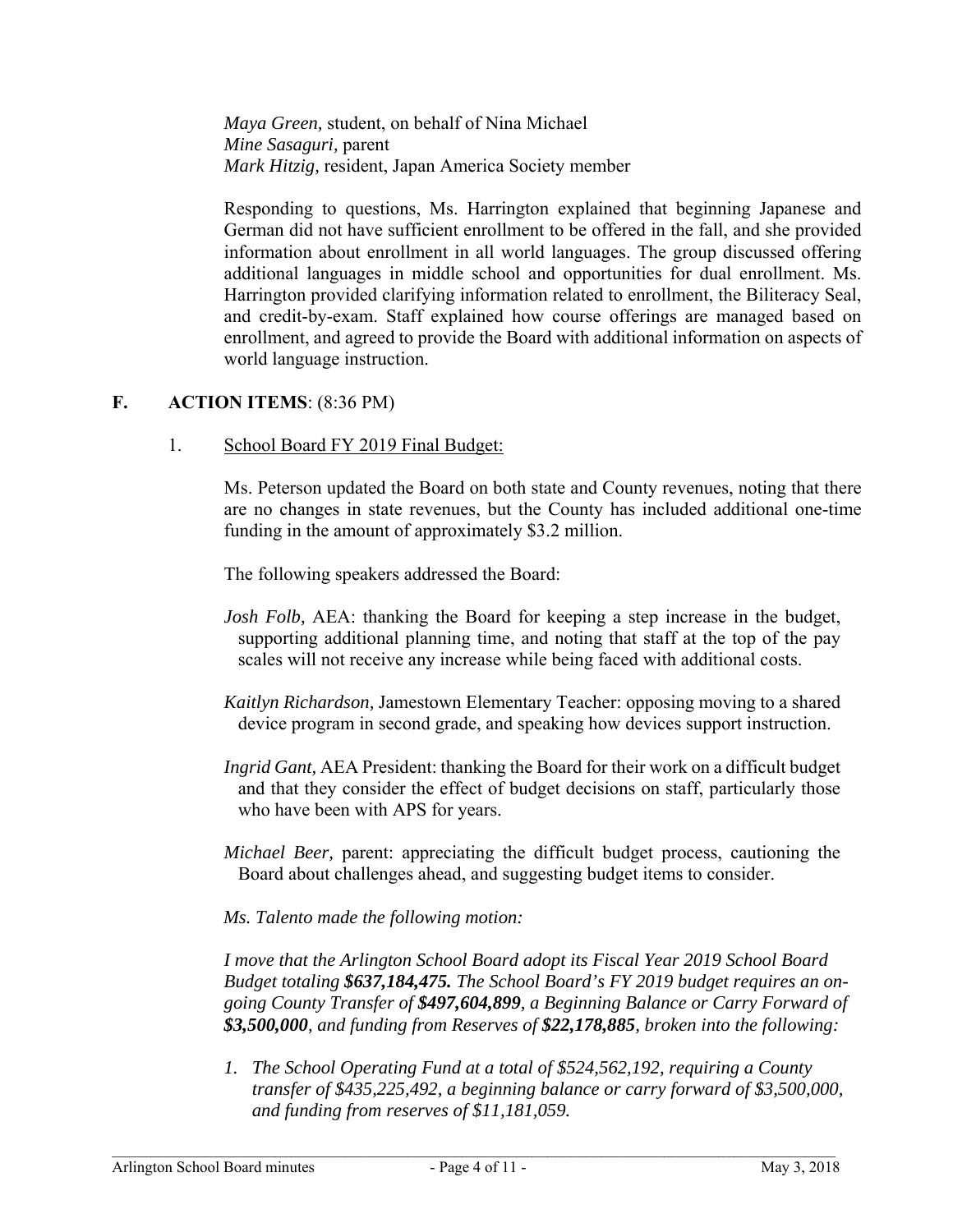- *2. The Community Activities Fund at a total of \$19,060,622, requiring a County transfer of \$6,124,426.*
- *3. The Debt Service Fund at a total of \$58,554,387, requiring a County transfer of \$53,888,008 and funding from reserves of \$4,666,379.*
- *4. The Food and Nutrition Services Fund at a total of \$9,752,931, requiring a County transfer of \$0.*
- *5. The Capital Projects Fund at a total of \$6,458,495, requiring a County transfer of \$127,048, and funding from reserves of \$6,331,447.*
- *6. The Children's Services Act Fund at a total of \$4,225,000, requiring a County transfer of \$2,239,925.*
- *7. The Grants and Restricted Programs Fund at a total of \$14,570,848, requiring a County transfer of \$0.*

*I further move that the Arlington School Board allocate \$3,225,122 in additional one-time revenue appropriated by the County for FY 2019 to the Capital Reserve.* 

*I further move that the Arlington School Board hereby authorizes the advance placement of purchase orders for HVAC equipment and services, mechanical upgrades, school kitchen refurbishment and equipment, playground equipment, play surfaces, repair/replacement of gymnasium floors, general floorcovering improvements, minor construction projects, productivity software, and computers, that are funded in the adopted FY 2019 budget. These orders will be placed only after the Finance Office verifies that the funds have been designated in the School Board's adopted FY 2019 budget. These items should be neither received nor invoiced until on, or after, July 1, 2018.* 

Dr. Kanninen confirmed that this proposed budget incorporates the one-time funds from the County which have been added to the capital reserve, and she thanked the County for providing these additional funds.

The motion was seconded by Ms. Van Doren.

*Mr. Goldstein moved to amend the main motion to reduce the funding for furniture and technology for relocatables by \$117,000*, seconded by Ms. Talento.

Mr. Goldstein explained the rationale for his proposal, noting that due to changing needs for relocatables, expenditures using these funds will not need to be made.

Dr. Kanninen called for a vote and the amendment was approved in a vote of 5 - 0 with Mr. Goldstein, Dr. Kanninen, Ms. O'Grady, Ms. Talento and Ms. Van Doren voting affirmatively.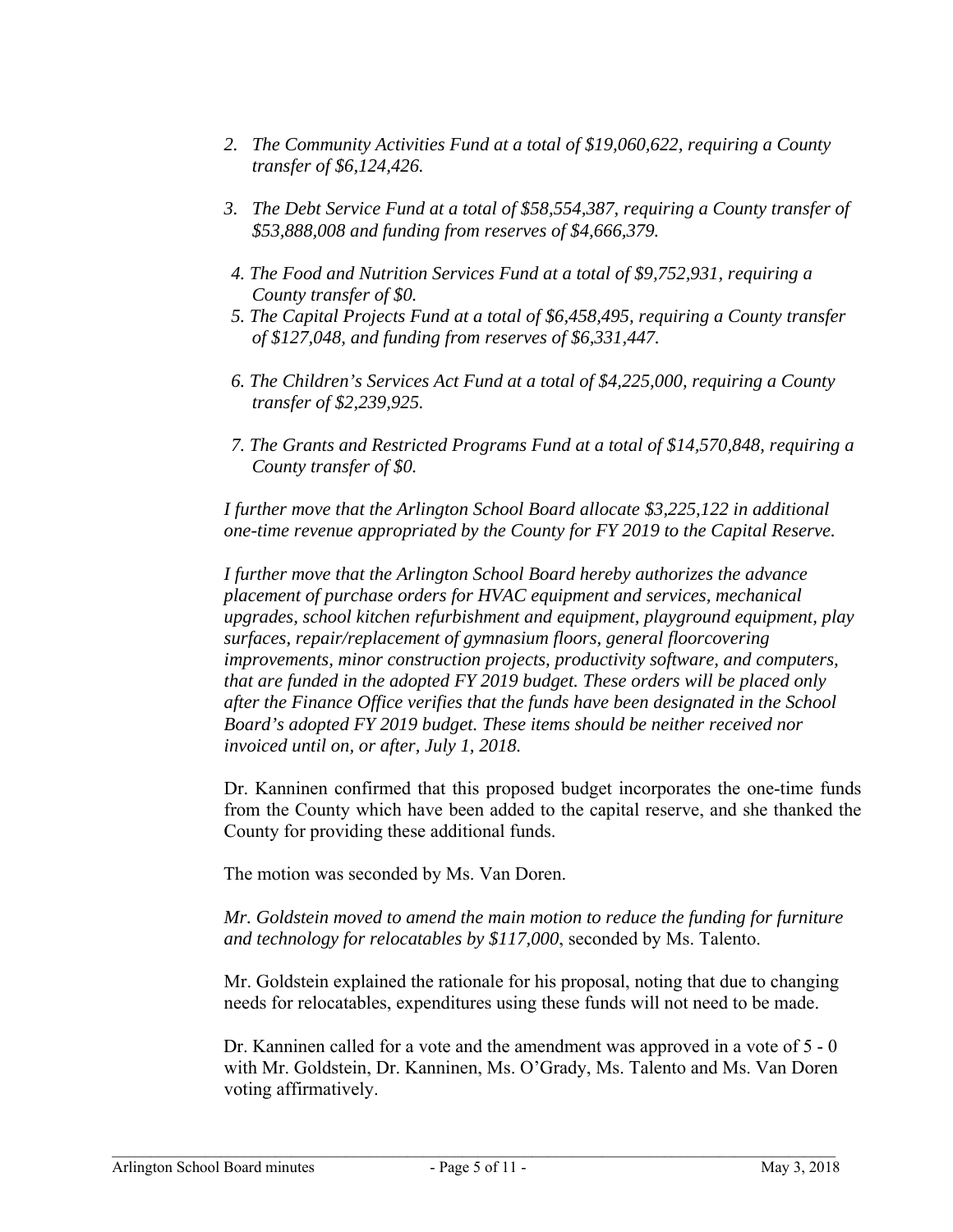*Mr. Goldstein moved to amend the main motion to use \$16,800 from the savings for furniture and technology for relocatables for additional transportation to the Outdoor Lab for one year,* seconded by Ms. O'Grady.

Mr. Goldstein explained that because staffing has been added to the Outdoor Lab, this funding will help better utilize the program.

Dr. Kanninen called for a vote and the amendment was approved in a vote of 5 - 0 with Mr. Goldstein, Dr. Kanninen, Ms. O'Grady, Ms. Talento and Ms. Van Doren voting affirmatively.

*Mr. Goldstein also moved to amend the main motion to use \$75,000 from the savings for furniture and technology for relocatables to provide additional training to students and teachers around race, equity, and cultural responsiveness for one year*, seconded by Ms. Talento.

Mr. Goldstein explained that this funding will provide training related to race equity and cultural responsiveness, and the provider of this training will be selected through the normal competitive selection process.

Dr. Kanninen called for a vote and the amendment was approved in a vote of 5 - 0 with Mr. Goldstein, Dr. Kanninen, Ms. O'Grady, Ms. Talento and Ms. Van Doren voting affirmatively.

*Ms. Van Doren made the following motion:* 

*I move to amend the main motion to use a maximum of \$1,180,000 from the additional one-time funds provided by the County and/or contingency or reserve funds for a maximum of 12.5 school-based FTE to postpone the redesign of the Foreign Language in Elementary School (FLES) program for one year.* 

*I further move that the School Board direct the Superintendent to add a line item in the budget to clarify the allocation of FLES and flex positions at each elementary school in the FY 2020 budget.* 

*I further move that the School Board direct the Superintendent to analyze the FLES program in the context of the elementary instructional day and develop a recommendation regarding the FLES program for FY 2020,* seconded by Ms. Talento.

Ms. Van Doren spoke to the importance of the FLES program and how this funding will help maintain the Board's commitment to world languages. While confirming their support for world languages instruction, Mr. Goldstein and Ms. O'Grady recognized the need for budget cuts, and felt that this reduction is warranted. Ms. Van Doren reiterated the APS commitment to FLES over many years, and asked for support for this motion.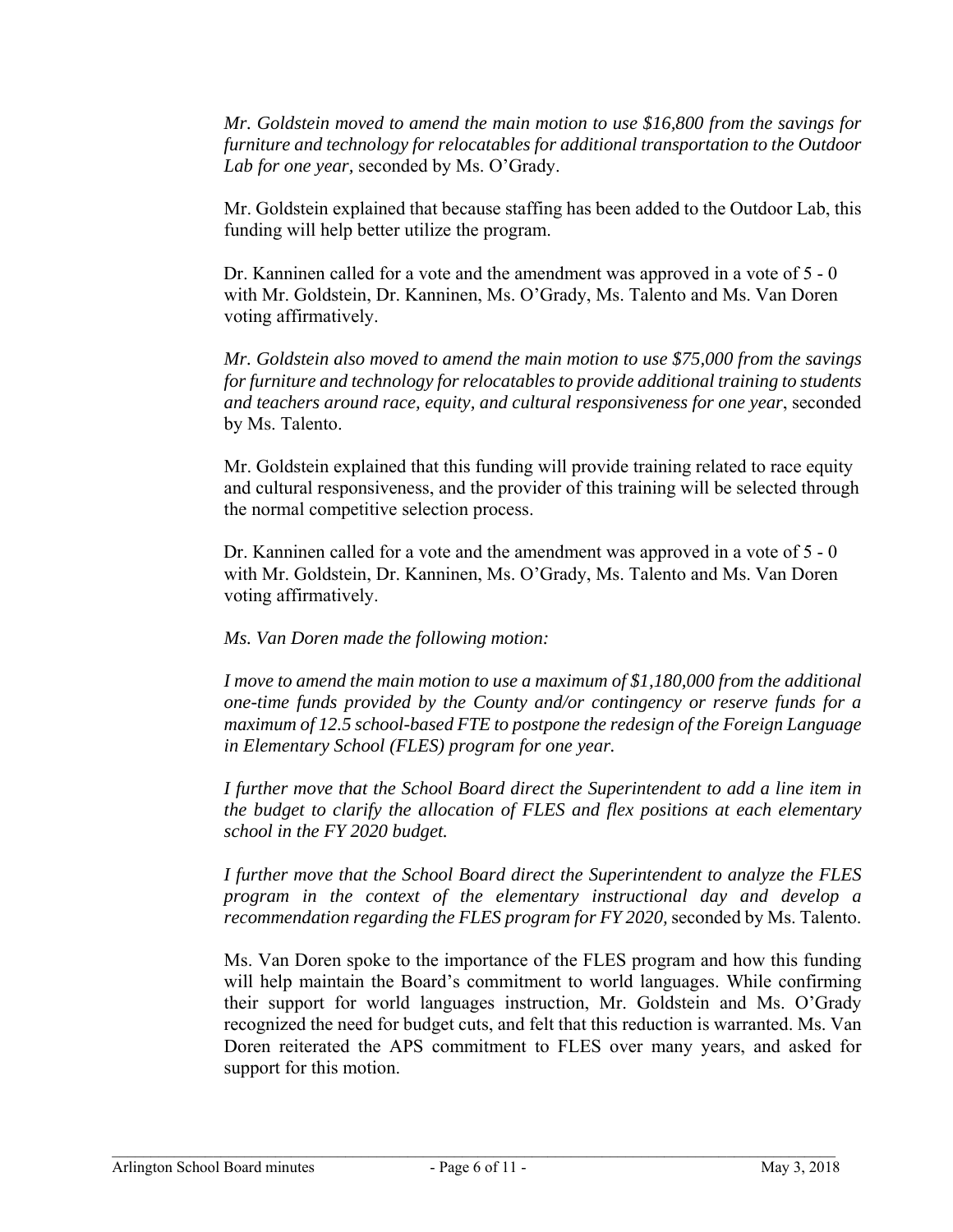Dr. Kanninen called for a vote and the amendment was failed in a vote of 2 - 3 with Ms. Talento and Ms. Van Doren voting affirmatively and Mr. Goldstein, Dr. Kanninen, and Ms. O'Grady opposing the motion.

*Ms. Van Doren made the following motion:* 

*I move that the School Board direct the Superintendent to maintain the current design of the Foreign Language in Elementary School (FLES) program, providing 90 minutes of instruction per week in elementary schools, to the maximum extent possible within budget constraints.* 

*By September 30, 2018, the School Board directs the Superintendent to provide a report to the Board by school on the amount of FLES instruction (minutes per week) provided to students at each elementary school for the 2018-2019 school year.* 

*I further move that the School Board direct the Superintendent to analyze the FLES program in the context of the elementary instructional day and develop a recommendation regarding the FLES program for FY 2020, seconded by Ms. Talento.* 

Ms. Van Doren explained that this amendment will provide the Board with additional information to determine how the FLES program should be provided going forward.

Dr. Kanninen called for a vote and the amendment was failed in a vote of 2 - 3 with Ms. Talento and Ms. Van Doren voting affirmatively and Mr. Goldstein, Dr. Kanninen, and Ms. O'Grady opposing the motion.

*Ms. Talento move to amend the main motion to use \$855,638 from the additional onetime funds provided by the County for 9.25 FTE additional psychologists and social workers for one year,* seconded by Ms. Van Doren*.* 

Ms. Talento recognized the challenge of using one-time funds for staffing, but stated her belief that this is a high need area. Noting his dislike of using one-time funds for staffing, Mr. Goldstein stated that he supports this proposal, as there is a vital need for this support. Although they agreed with the importance of providing this support to students, Ms. Van Doren and Dr. Kanninen stated that they could not support the use of one-time funds for so many additional positions.

Dr. Kanninen called for a vote and the amendment was failed in a vote of 2 - 3 with Ms. Talento and Mr. Goldstein voting affirmatively and Dr. Kanninen, Ms. O'Grady, and Ms. Van Doren opposing the motion.

*Ms. O'Grady moved to amend the main motion to use \$305,243 from the additional one-time funds provided by the County for 3.25 FTE additional psychologists and social workers for one year*, seconded by Mr. Goldstein.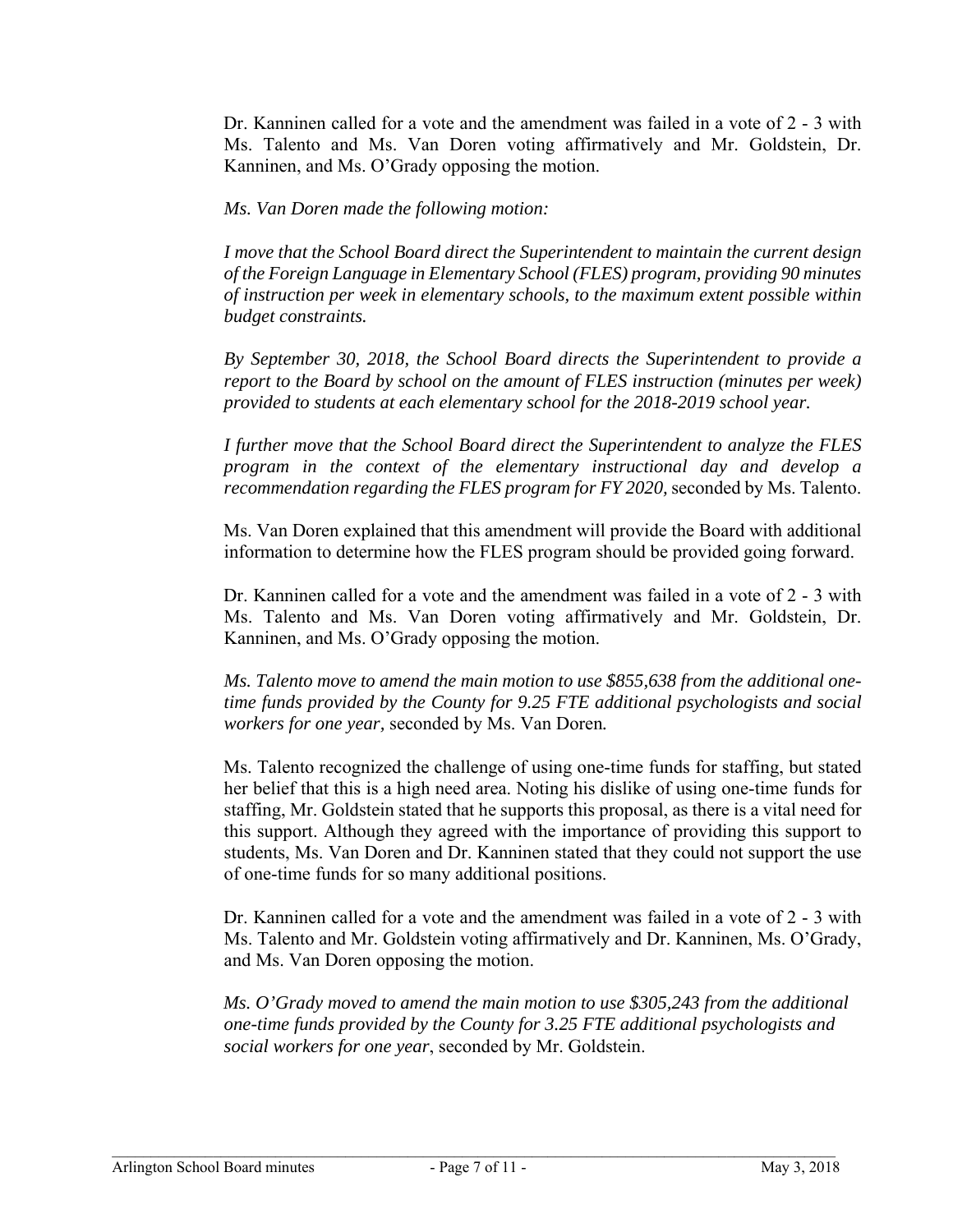Ms. O'Grady recognized the need for additional psychologists and social workers, and felt that adding these positions would be financially manageable. Ms. Talento and Mr. Goldstein reiterated their belief that this is a vital need that should be addressed.

Dr. Kanninen called for a vote and the amendment was approved in a vote of 5 - 0 with Mr. Goldstein, Dr. Kanninen, Ms. O'Grady, Ms. Talento and Ms. Van Doren voting affirmatively.

*Ms. Van Doren move to amend the main motion to use \$2,643,200 from the additional one-time funds provided by the County to postpone the increase in class size at all grades levels (by 1 at elementary, 0.75 at middle, 0.5 at high) for one year and restore 28.0 FTE,* seconded by Ms. Talento.

Ms. Van Doren stated her belief that maintaining the current class size is vital to high quality schools and meeting the needs of the whole child. Mr. Goldstein and Ms. O'Grady noted the difficult decisions before the Board and felt that the funds would be better used for reserves for future needs. Ms. Talento and Dr. Kanninen appreciated the concerns expressed and affirmed their belief that class size is a priority.

Dr. Kanninen called for a vote and the amendment was approved in a vote of 3 - 2 with Dr. Kanninen, Ms. Talento and Ms. Van Doren voting affirmatively and Mr. Goldstein and Ms. O'Grady opposing the amendment.

*Dr. Kanninen moved to amend the main motion to use \$250,000 from the additional one-time funds provided by the County to restore one week of parental leave for one year,* seconded by Nancy.

Dr. Kanninen called for a vote and the amendment was failed in a vote of 1 - 4 with Dr. Kanninen voting affirmatively and Mr. Goldstein, Ms. O'Grady, Ms. Talento and Ms. Van Doren opposing the motion.

The Board acknowledged County Board support and collaboration in developing this budget, and thanked them for additional one-time funding. Board members also appreciated staff work on the budget, and the community's engagement and support. They recognized that difficult decisions had to be made and acknowledged that there are still challenges ahead. Board members confirmed their commitment to continual improvement and to meeting student and community needs.

Dr. Kanninen called for a vote on the main motion as amended, and the motion was adopted in a vote of 5 - 0, with Mr. Goldstein, Dr. Kanninen, Ms. O'Grady, Ms. Talento and Ms. Van Doren voting affirmatively.

Dr. Kanninen announced that the Board agreed to reorder the agenda items to take two Information items before addressing the CIP, then called for a short break.

# **G. INFORMATION ITEMS**: (9:47 PM)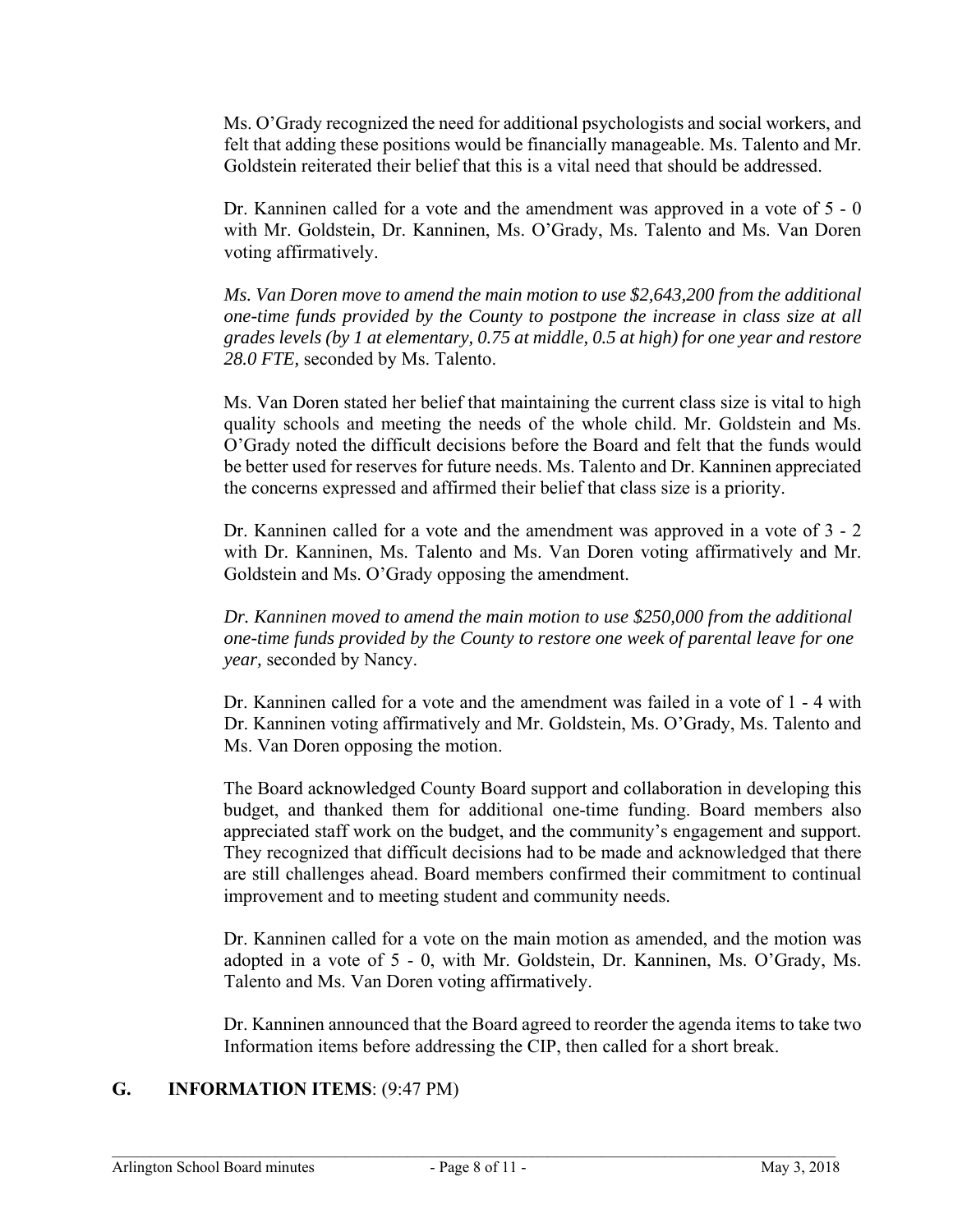2. Discovery Elementary School Exemplary Project:

Dr. Erin Russo, Principal, described the development of the Discovery Elementary School exemplary project, Profile of a Discovery Graduate. Five fundamentals were identified as core of the project: Sustainability, personalized learning, computer science, design thinking, and social responsibility. Staff described each fundamental and how it is incorporated into the instructional program. They also reviewed the implementation timeline. In closing, Dr. Russo confirmed that students, staff and the community were involved in development of this project.

Board members appreciated the presentation and congratulated staff for their work.

## **F. ACTION ITEMS** (continued): (9:57 PM)

2. Construction Contract Award for Yorktown High School Internal Modifications

Mr. Chadwick briefly summarized this item, which will provide approximately 300 additional seats at Yorktown. He reviewed funding and confirmed this project is well within budget, and some funds will be returned to reserves.

*Ms. Talento moved to approve the Construction Contract Award for Yorktown High School Internal Modifications*, seconded by Mr. Goldstein and the motion passed by a vote of 5-0 with Mr. Goldstein, Dr. Kanninen, Ms. O'Grady, Ms. Talento and Ms. Van Doren voting affirmatively.

# **G. INFORMATION ITEMS** (continued): (10:03 PM)

### 1. Proposed FY 2019-2028 Capital Improvement Plan:

Dr. Murphy presented an overview of the proposed 2019-2028 Capital Improvement Plan (CIP), describing the development process and information that will be provided. He confirmed that this presentation includes information about a fourth high school at the Career Center as a possible project to consider.

Dr. Nattrass described the draft instructional concept being developed that will align the APS scope and sequence as students progress. This vision includes neighborhood and options schools for all levels, as well as programs at the secondary level. She then shared an example of how an immersion program would fit into this structure from Kindergarten through grade 12. Mr. Robert Ruiz, Principal Planner, then reviewed projected enrollment growth at each level, and explained how this information will inform decisions for adding capacity in the FY 2018-2029 CIP.

Dr. Nattrass then described projects being considered at each school level, sharing the rationale, number of added seats, cost, and instructional focus of the projects. Ms. Peterson presented information and costs for infrastructure projects to be included in the CIP such as HVAC improvement, elementary school refreshes, and renovation of the transportation facility. She reviewed the timing for proposed projects within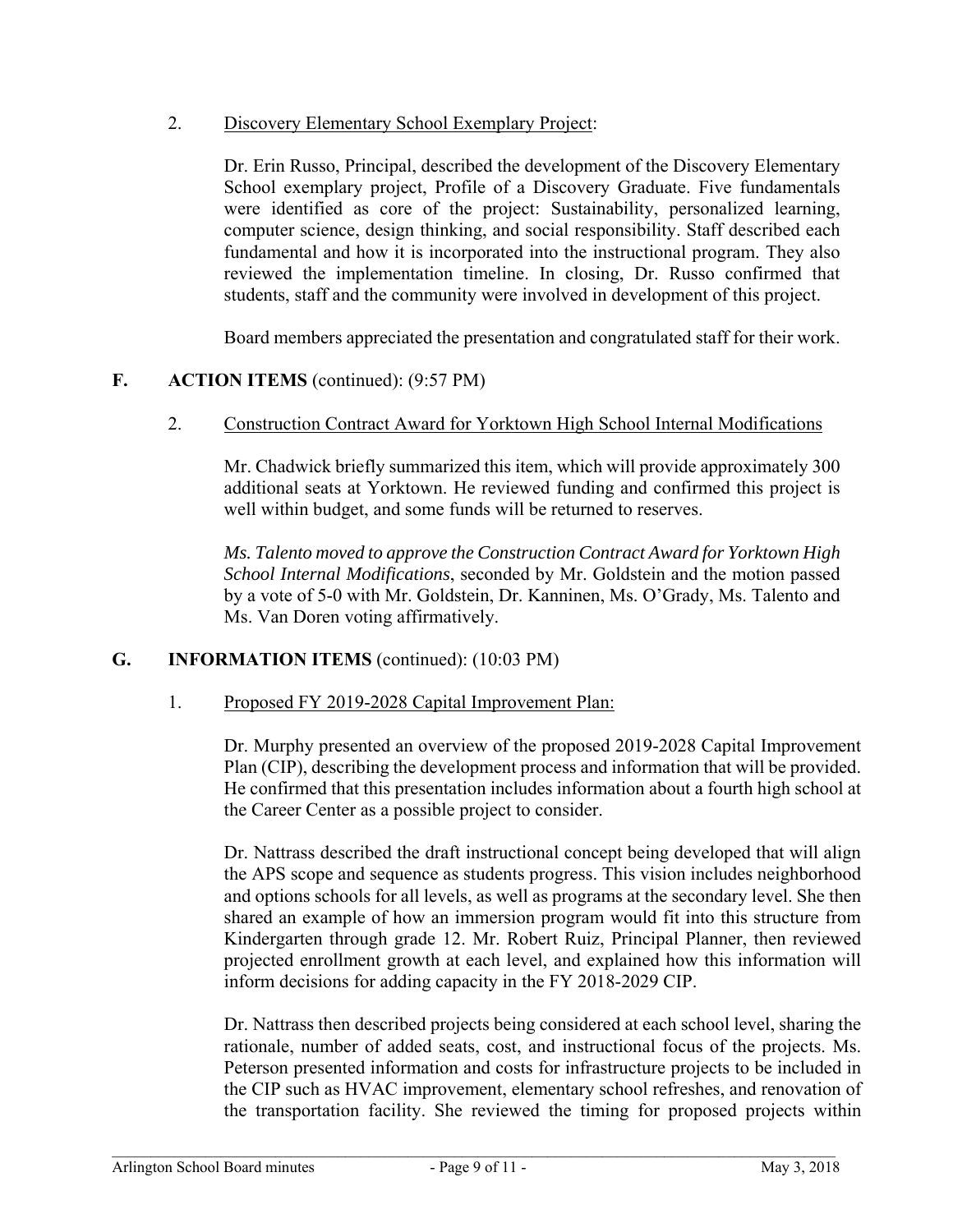bonding capacity and shared information about adding high school seats at the Career Center. Dr. Murphy noted interest in building a full comprehensive high school at the Career Center, and he confirmed that staff is looking at this option. Mr. Chadwick then presented some information related to a full build out of a high school there. In closing, Mr. Ruiz shared the community engagement plan for the CIP.

The following speakers addressed the Board, supporting a comprehensive high school at the Career Center, asking that it be built with comparable amenities to the other comprehensive high schools. Speakers also asked that it be a neighborhood school:

*Christine Brittle,* Henry parent *Tatjana*, parent and Arlington Heights resident *Lorin Mueller,* Henry, community *Mark Bayer,* resident

The following speakers also addressed the Board asking that the Education Center be used only for high school seats as an expansion of Washington-Lee High School, describing the crowding at the site and stressing the need for additional seats:

*Tish Jenkins,* Washington-Lee PTA *Sarah Beaton*, Washington-Lee *Polly Hall*, Washington-Lee *Eliza Hall*, Washington-Lee student

The following speaker also addressed the Board:

Michael Beer, parent: sharing concerns about the proposed CIP, recognizing challenges with funding and suggesting other ways to address capacity needs.

Staff responded to Board questions concerning turf conversion on fields, ownership and plans for the library at the Career Center, and plans for Arlington Community High School. Board members asked for more data on several topics, and staff agreed to bring information to the upcoming work session. The Board also encouraged continued engagement, particularly with the Washington-Lee and Career Center communities.

### 3. Construction Contract Award for Career Center Internal Modifications (11:26 PM)

Mr. Chambers, Director, Design and Construction, summarized this item, which will provide additional seats at the Career Center for the Arlington Tech program. He reviewed the work being planned, the bidding process and project costs, and shared the staff recommendation to approve this contract award.

Responding to questions, Mr. Chambers provided additional information about aspects of the work to be done.

4. Change to Guaranteed Maximum Price and Budget for Fleet Elementary School: (11:35 PM)